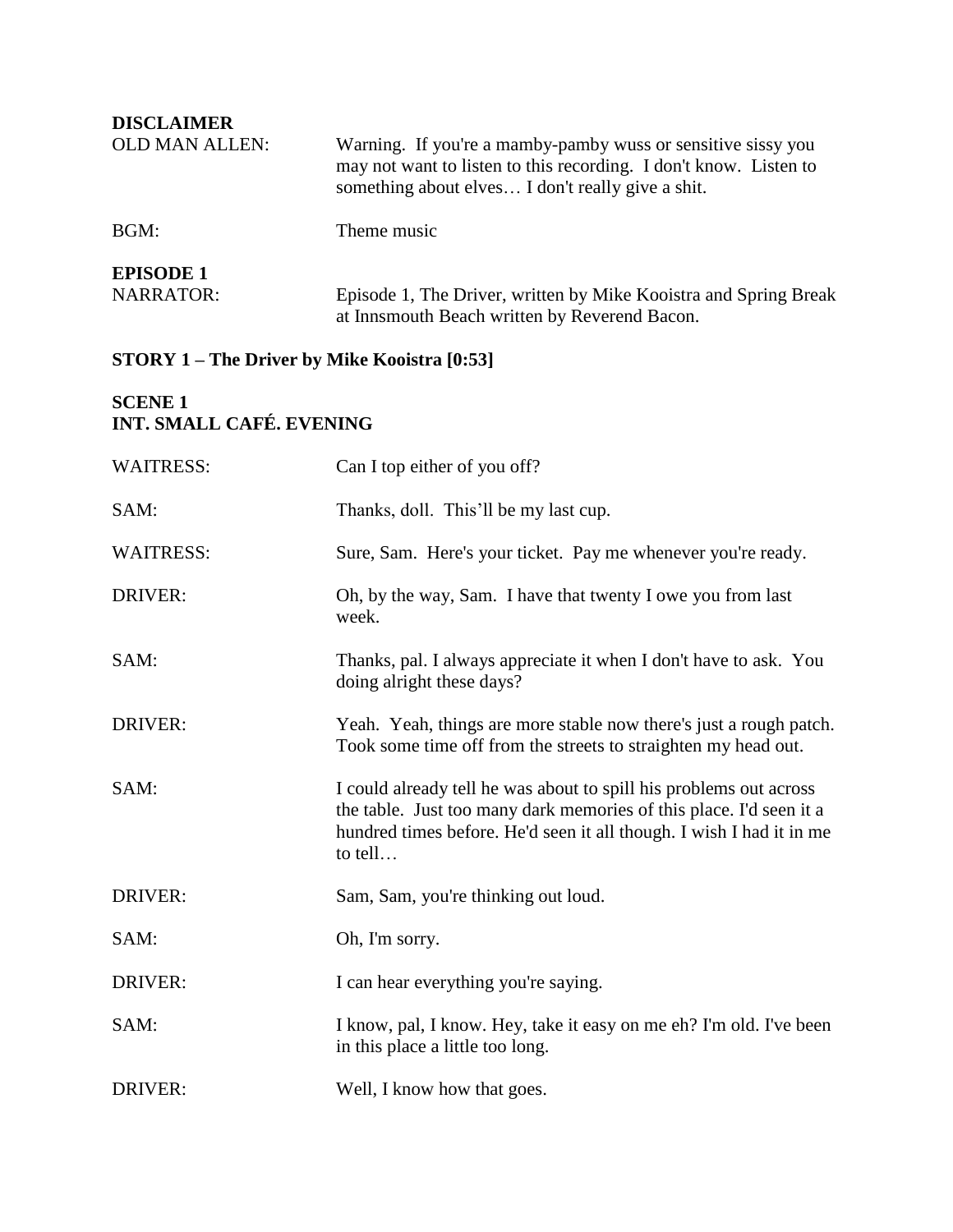| SAM:           | Maybe maybe I think my time is about up in this city.                                                                                                                                                                                                                                                                                                                |
|----------------|----------------------------------------------------------------------------------------------------------------------------------------------------------------------------------------------------------------------------------------------------------------------------------------------------------------------------------------------------------------------|
| <b>DRIVER:</b> | Is the weird finally getting to you?                                                                                                                                                                                                                                                                                                                                 |
| SAM:           | I don't know. I'm just mulling over ideas. I just had this fare before coming<br>here. This kid shouting and talking in rhymes waving around his knife in<br>the backseat going on about monsters and and I just really didn't care.<br>I'm just completely numb to it sometimes it just seems like I can't<br>remember the last time I saw a sunny day around here. |
| <b>DRIVER:</b> | Sam, I have to cut you short buddy my shift starting and I already see one<br>looking for a ride right across the street.                                                                                                                                                                                                                                            |
| SAM:           | Okay, pal. Drive safe and we'll catch up later.                                                                                                                                                                                                                                                                                                                      |
| <b>DRIVER:</b> | Same time tomorrow okay?                                                                                                                                                                                                                                                                                                                                             |
| SAM:           | I'll be around                                                                                                                                                                                                                                                                                                                                                       |

#### **SCENE 2 EXT. STREET. EVENING**

| DRIVER:        | Hey, I can put that suit case on the trunk if you want.                            |
|----------------|------------------------------------------------------------------------------------|
| CINDY:         | No, that's fine. I've got enough room back here.                                   |
| DRIVER:        | Suit yourself. So where you heading tonight?                                       |
| CINDY:         | Well I had the address in my email but                                             |
| <b>DRIVER:</b> | but your phone isn't getting a good signal. Right. That can happen<br>around here. |
| CINDY:         | Right. No bars at all. Do you know how to get to the Madeline Grove<br>building?   |
| DRIVER:        | Madeline Grove? Sure.                                                              |
| FX:            | Car shifts into drive and pulls away                                               |
| DRIVER:        | You look kind of familiar, you know?                                               |
| CINDY:         | Is that right?                                                                     |
| DRIVER:        | Yeah, you really do. Hey, were you in the papers or something?                     |
|                |                                                                                    |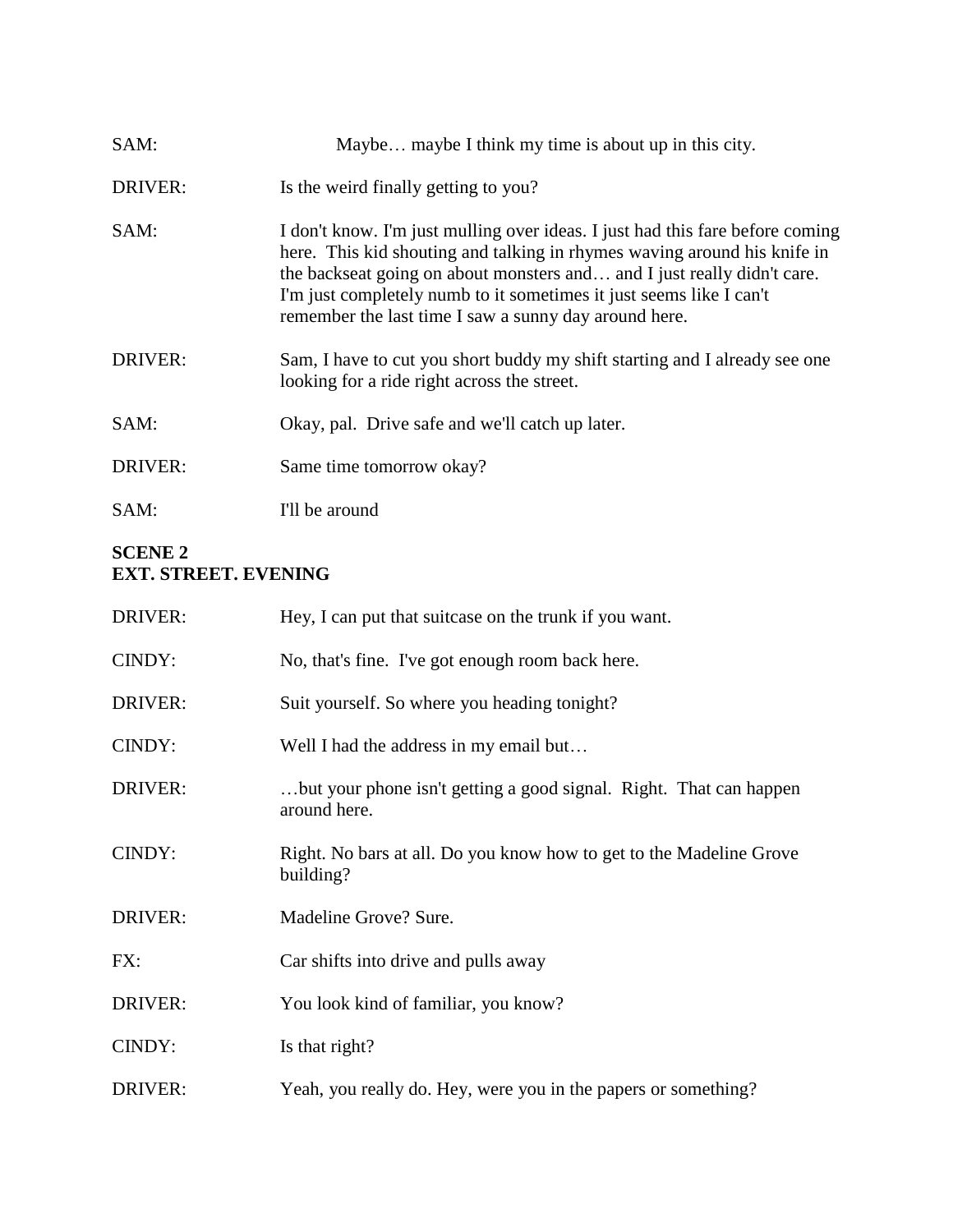| CINDY:         | No, not that I know of. I can't say that I've actually picked up a newspaper<br>in years though. We're living in a digital age and all.                                                                                            |
|----------------|------------------------------------------------------------------------------------------------------------------------------------------------------------------------------------------------------------------------------------|
| DRIVER:        | Guess I'm old-fashioned that way every night at the end of my shift I still<br>picked up the Morning Edition before heading home.                                                                                                  |
| CINDY:         | Do you always work the graveyard. (silence) What's wrong? Did I say<br>something?                                                                                                                                                  |
| <b>DRIVER:</b> | No no I was just wasn't expecting to say it like that graveyard shift you<br>threw me off a little that's all someone pretty close to me went missing<br>recently.                                                                 |
| CINDY:         | I'm sorry I didn't mean to                                                                                                                                                                                                         |
| <b>DRIVER:</b> | No, it's not your fault. It's just that, they haven't figured out what happened<br>to her exactly and and hey you know, we need to take a detour. That<br>okay? They're fixing the streets up there from that big wreck last week. |
| CINDY:         | Oh. I hadn't heard.                                                                                                                                                                                                                |
| <b>DRIVER:</b> | Hadn't heard? Yeah, it was a big mess. A lot of people didn't make it, you<br>know. I'm just gonna go around it. you don't want to see that mess. Plane<br>came right down on top of the street right on top of those cars.        |
| CINDY:         | That's terrible.                                                                                                                                                                                                                   |
| DRIVER:        | I know, right? But you know what they say about the city is                                                                                                                                                                        |
| CINDY:         | As a matter of fact I don't.                                                                                                                                                                                                       |
| DRIVER:        | Oh? Not from here originally?                                                                                                                                                                                                      |
| CINDY:         | I moved here for a job about a month ago, back when it was only the ships<br>coming in and out of town.                                                                                                                            |
| DRIVER:        | It didn't work out?                                                                                                                                                                                                                |
| CINDY:         | It was contract work. I'm finished now.                                                                                                                                                                                            |
| DRIVER:        | I see. So it's on to the next job then?                                                                                                                                                                                            |
| CINDY:         | Something like that.                                                                                                                                                                                                               |
| DRIVER:        | Mind if I ask what you do?                                                                                                                                                                                                         |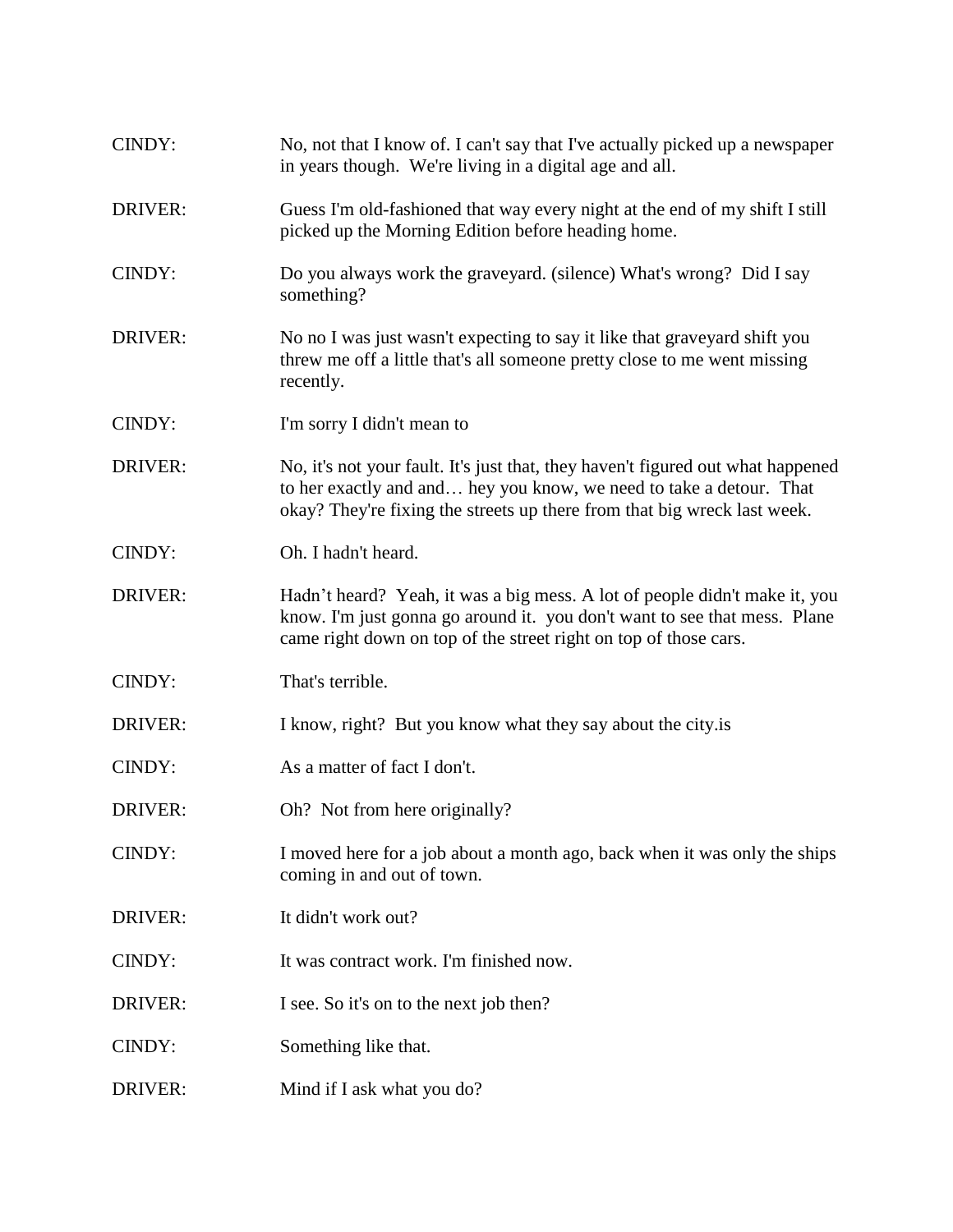| CINDY:         | I do actually.                                                                                                |
|----------------|---------------------------------------------------------------------------------------------------------------|
| <b>DRIVER:</b> | Hey, fair enough. I'm not trying to pry, just making conversation.                                            |
| CINDY:         | Sso what is it?                                                                                               |
| DRIVER:        | What's what?                                                                                                  |
| CINDY:         | What they say. You'd said before you know what they say about this city<br>so, what is it?                    |
| DRIVER:        | Oh that. I can tell you that in a minute. We're almost at Madeline Grove.                                     |
| CINDY:         | This doesn't look like a hotel.                                                                               |
| DRIVER:        | Madeline Grove isn't a hotel.                                                                                 |
| CINDY:         | I have a flight in the morning. I need to get to my hotel.                                                    |
| DRIVER:        | I know where I remember you from, Cindy Stone.                                                                |
| CINDY:         | How do you know my name?                                                                                      |
| FX:            | Car door opens.                                                                                               |
| CINDY:         | Okay, where are you going? I am NOT getting out here! This isn't my<br>hotel. What the fuck is going on here? |
| FX:            | Car door opens.                                                                                               |
| <b>DRIVER:</b> | Look at it.                                                                                                   |
| CINDY:         | You're crazy! I am NOT spending another minute here!                                                          |
| DRIVER:        | I said look at it!                                                                                            |
| FX:            | Newspaper flipping.                                                                                           |
| CINDY:         | No no.                                                                                                        |
| DRIVER:        | (aggressive) Get out of my car. You're home now.                                                              |
| FX:            | Car door closes.                                                                                              |
|                |                                                                                                               |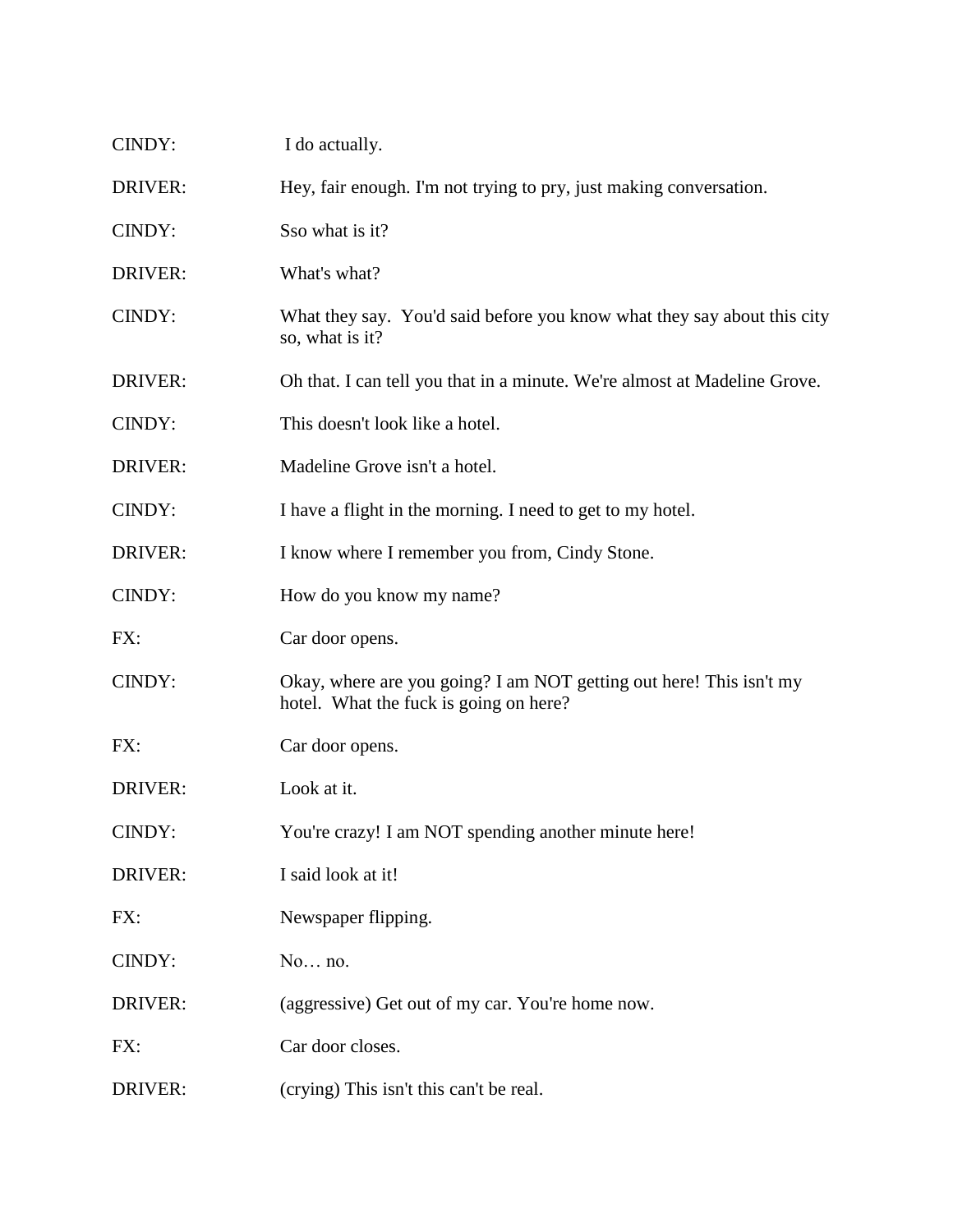| DRIVER:                                                                        | You're not the first. You won't be the last I drop off here either.                                                                                                                                                                |  |
|--------------------------------------------------------------------------------|------------------------------------------------------------------------------------------------------------------------------------------------------------------------------------------------------------------------------------|--|
| FX:                                                                            | Lightning and high wind                                                                                                                                                                                                            |  |
| CINDY:                                                                         | This is a cemetery.                                                                                                                                                                                                                |  |
| DRIVER:                                                                        | Madeline Grove is a cemetery. Look at your phone. You're not getting a<br>signal because it's been shattered to pieces.                                                                                                            |  |
| CINDY:                                                                         | (starts hyperventilating)                                                                                                                                                                                                          |  |
| DRIVER:                                                                        | Cindy, your flight didn't make it. None of them do.                                                                                                                                                                                |  |
| CINDY:                                                                         | No!                                                                                                                                                                                                                                |  |
| <b>DRIVER:</b>                                                                 | Because that's what they say about this city.                                                                                                                                                                                      |  |
| CINDY:                                                                         | No                                                                                                                                                                                                                                 |  |
| DRIVER:                                                                        | No one knows how they got here. Everyone's dying to get out. Though<br>what do I know about all that? I just work the graveyard shift.                                                                                             |  |
| FX:                                                                            | The driver sighs and walks back to his cab. The door opens and closes<br>then the car drives off through the rain.                                                                                                                 |  |
| <b>COMMERCIAL 1 [7:07]</b><br>Car driving in the rain, honking its horn<br>FX: |                                                                                                                                                                                                                                    |  |
| <b>NARRATOR:</b>                                                               | Need to dispose of a large load? Would it fit in a trunk? Call Harbor City<br>Yellow Cab 5-5-5-2-2-2-7, that's 5-5-5-C-A-B-S. We're discrete.                                                                                      |  |
| <b>COMMERCIAL 2 [7:24]</b><br>BGM:<br>Aggressive country-rock riff             |                                                                                                                                                                                                                                    |  |
| <b>TEXAS TED:</b>                                                              | Yeeehah! Howdy y'all! I'm the one and only Texaaaaaas Ted!                                                                                                                                                                         |  |
| FX:                                                                            | Whip crack                                                                                                                                                                                                                         |  |
| <b>TEXAS TED:</b>                                                              | Here at my restaurant, I have all the meat you crave 24 hours a day.                                                                                                                                                               |  |
| COOK:                                                                          | Let's grind them up, boys!                                                                                                                                                                                                         |  |
| <b>TEXAS TED:</b>                                                              | We take only the juiciest, tastiest parts of the animal and hand-grind them<br>into pure ground patties, then we cook them as well done or as rare as you<br>can stand them. Ask one of our happy staff members for what you want. |  |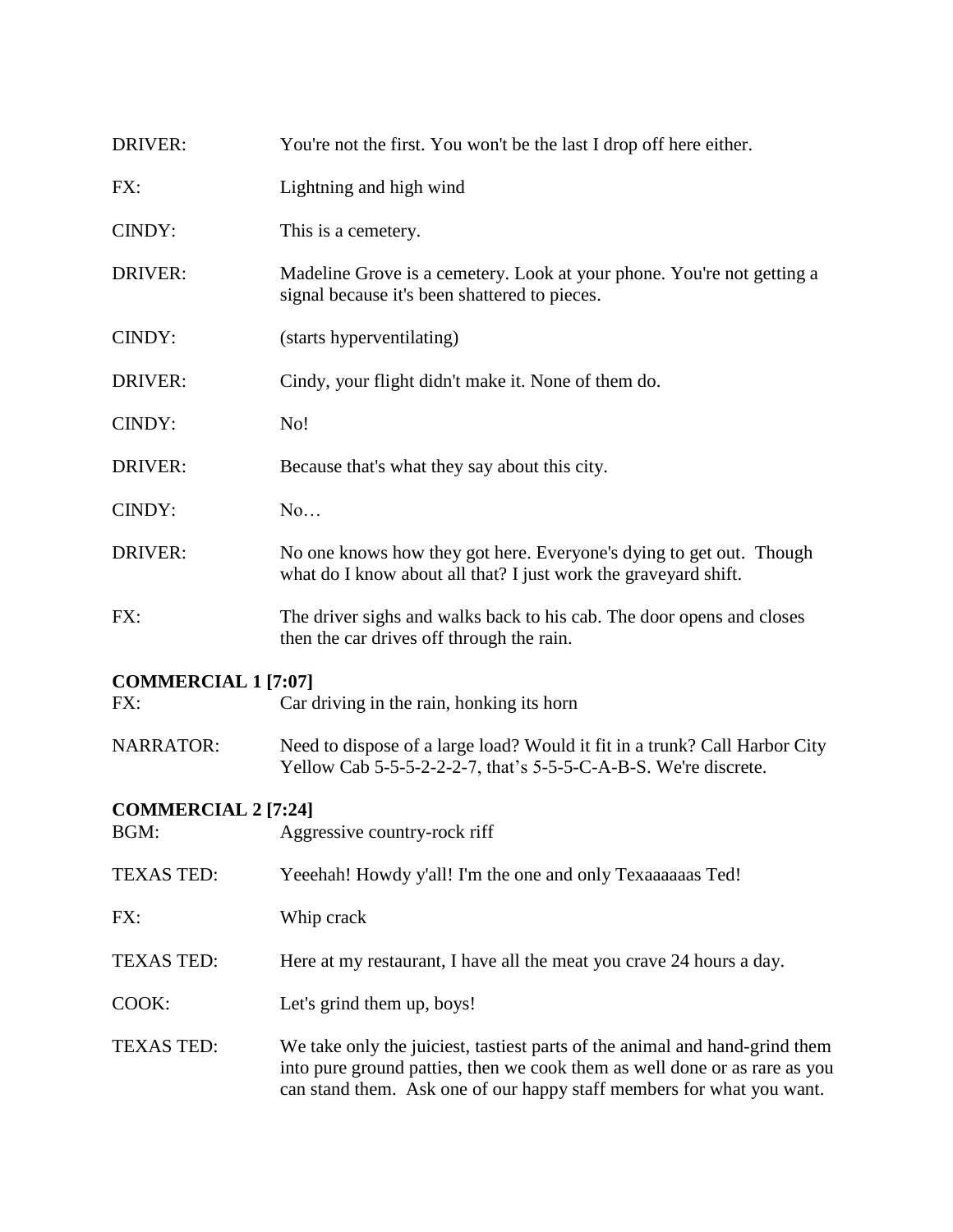| DRUNK:            | Oh, like, I'll take one burger, rare, extra special sauce.                                                                                                                                                                                            |
|-------------------|-------------------------------------------------------------------------------------------------------------------------------------------------------------------------------------------------------------------------------------------------------|
| <b>CASHIER:</b>   | I'll get that for you right away sir! I need to see if they're finished making<br>the next batch of special sauce!                                                                                                                                    |
| FX:               | Cashier walks into the kitchen, man screams in the background                                                                                                                                                                                         |
| <b>CASHIER:</b>   | Great news! Looks like you're getting the first helping of our new batch!                                                                                                                                                                             |
| <b>TEXAS TED:</b> | We here at Texas Ted's like to keep our customers' tastebuds happy and<br>on their toes.                                                                                                                                                              |
| FX:               | Whipcrack, man screaming                                                                                                                                                                                                                              |
| <b>CUSTOMER:</b>  | Meat?                                                                                                                                                                                                                                                 |
| <b>TEXAS TED:</b> | Because of that I can assure you, you will never have the same burger<br>twice in our restaurant. Each meat patty is handcrafted and run through<br>our process to ensure unique eating experience every time.                                        |
| CHILD:            | Pardon me, Mr. Texas Ted but my burger doesn't taste as good as last<br>time.                                                                                                                                                                         |
| <b>TEXAS TED:</b> | That's no problem, little bit. As part of our Ted's satisfaction guarantee,<br>we'll remake your order and even add one of our a special mystery meat<br>pies, free of charge.                                                                        |
| <b>CUSTOMER:</b>  | Meat?                                                                                                                                                                                                                                                 |
| <b>TEXAS TED:</b> | Go ahead, youngin', and dig into the bottom of that pie and see what the<br>mystery is.                                                                                                                                                               |
| CHILD:            | Wow, a diver's watch! It even has today's date set in it! Thanks Texas<br>Ted!                                                                                                                                                                        |
| <b>TEXAS TED:</b> | You're welcome little buckaroo. Every one of our mystery meat pies has a<br>little treat, just for you. It's always fun to find out what it is. Remember:<br>Everyone ends up here sooner or later, so ya might as well get it over with.<br>Yeeehah! |

### **COMMERCIAL 3 [9:20]**

NARRATOR: Don't you deserve a treat today? Come on down to Porky's doughnut hole for the freshest baked goods in the city!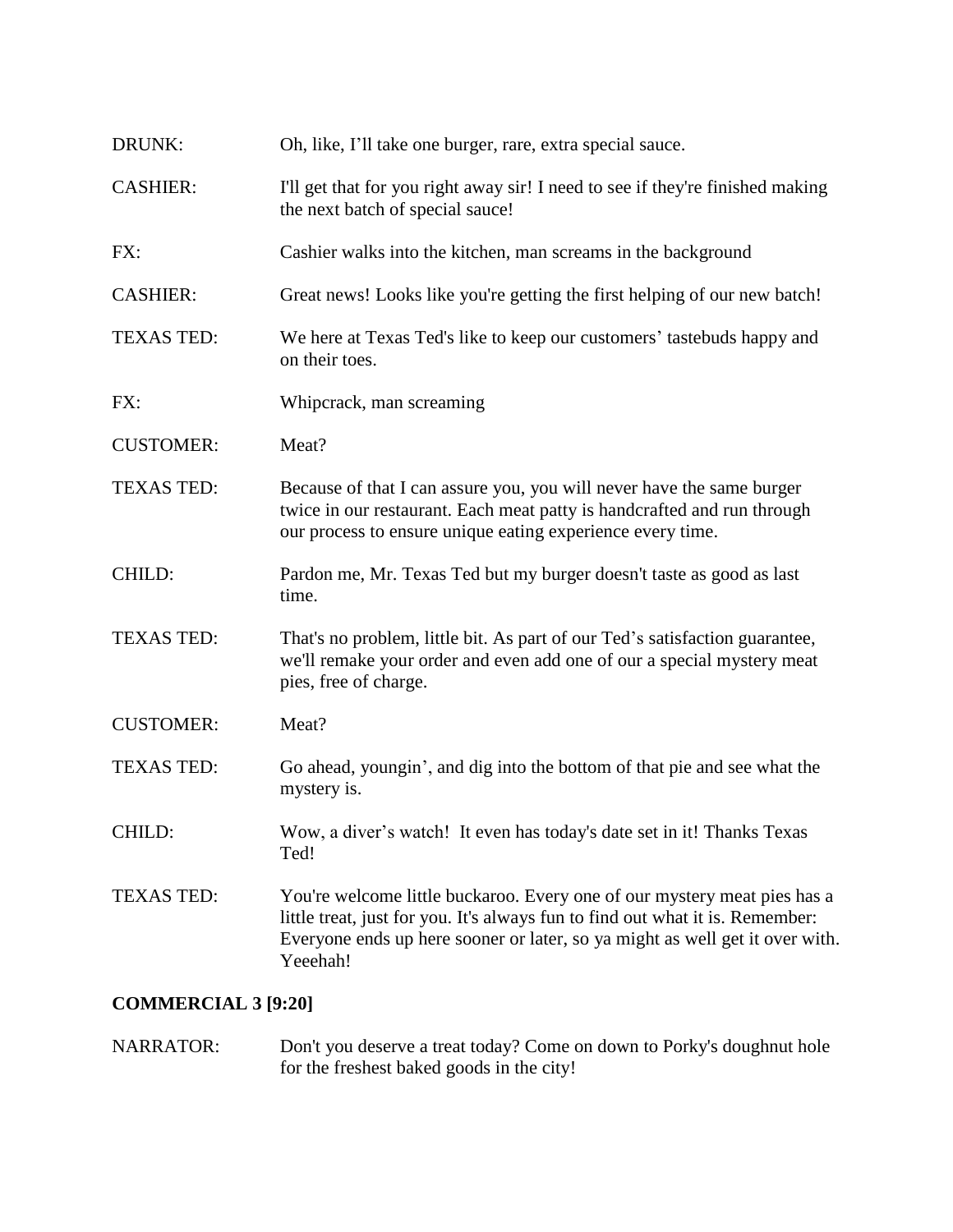| <b>CUSTOMER:</b> | I'll take a dozen glazed doughnuts, please.                                                                                                       |
|------------------|---------------------------------------------------------------------------------------------------------------------------------------------------|
| <b>CLERK:</b>    | (pervy voice) Oooh yeaaaah suure thing young lady. I'll just step into the<br>back and get you some fresh glaze right now.                        |
| FX:              | Footsteps                                                                                                                                         |
| <b>CLERK:</b>    | (between splattering sounds) Uuh oh yeah, uuh heh, oh yeah, uhh uhh<br>yeah, got some glaze for ya. Yeah.                                         |
| FX:              | Splattering                                                                                                                                       |
| <b>CLERK:</b>    | Here ya are. I made em juurest for you.                                                                                                           |
| <b>CUSTOMER:</b> | (awkwardly) Yeaaaah thanks. I think I'll just give these to my boss.                                                                              |
| <b>NARRATOR:</b> | Everyone here is just waiting to serve you a special treat and remember<br>here at Porky's Donut Hole our secret ingredient isn't lard, it's love |
| <b>CLERK:</b>    | Oooh yeah, love.                                                                                                                                  |

# **STORY 2 – Spring Break at Innsmouth Beach by Reverend Bacon [10:17]**

### **SCENE 1 INT. CAR. AFTERNOON**

| BGM:   | Surf rock music plays momentarily                                                                                                                                                      |
|--------|----------------------------------------------------------------------------------------------------------------------------------------------------------------------------------------|
| FX:    | Vehicle stopping, radio turns off, the sounds of a beach are heard in the<br>background                                                                                                |
| RYAN:  | Well, alright Ms Dana Agnes, were finally here, all the way from Harbor<br>City.                                                                                                       |
| HOWIE: | Yeah, man, it took us days to get here. The waves better be worth it.                                                                                                                  |
| PHIL:  | Don't be so simple-minded, Howie. Girls are important too. I came here<br>for New England strange and you better deliver, Dana.                                                        |
| DANA:  | Oh stop, guys. The beach is great. I haven't been home in a while but the<br>waves are untouched and Phil, the girls are always looking for a hot west<br>coast boy to make time with. |
| RYAN:  | Hey, why don't you two and start unloading the car? I need to talk to Dana<br>for a bit.                                                                                               |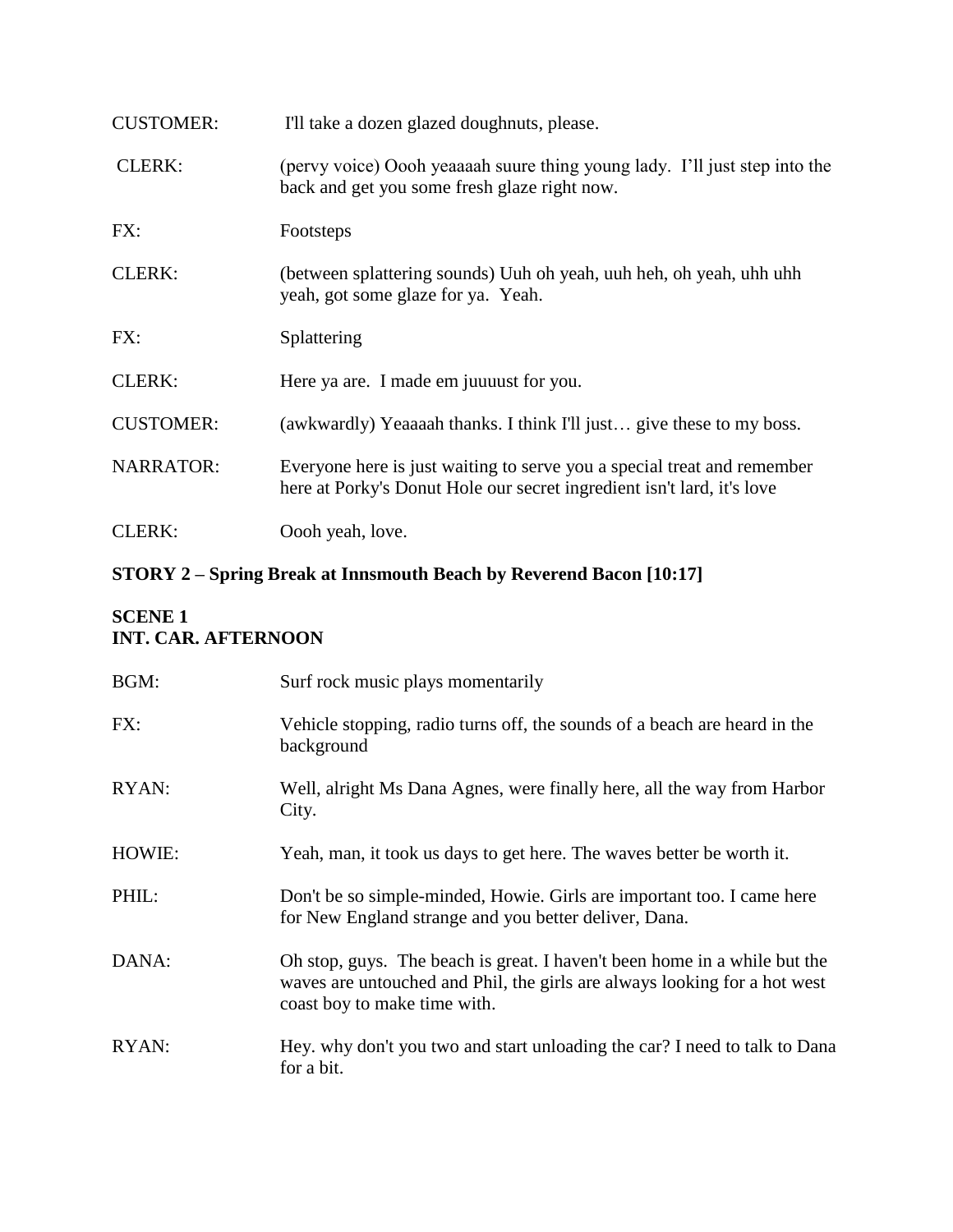# FX: Car doors open

| HOWIE:                                      | Yeah, man. I feel ya'.                                                                                                                                                                         |  |
|---------------------------------------------|------------------------------------------------------------------------------------------------------------------------------------------------------------------------------------------------|--|
| PHIL:                                       | (sarcastic) Yeah, we know when we're not wanted.                                                                                                                                               |  |
| FX: Car doors close                         |                                                                                                                                                                                                |  |
| RYAN:                                       | So here we are in your hometown                                                                                                                                                                |  |
| DANA:                                       | Beautiful isn't it? It feels like you could just float away here                                                                                                                               |  |
| RYAN:                                       | Dana I know you didn't come here for the scenery. The beach is rad, but<br>the town leaves something to be desired.                                                                            |  |
| DANA:                                       | Hey! This is my home, bub! It may not be much but it's still warm and<br>wet. Just like a proper home should be                                                                                |  |
| RYAN:                                       | Dana?                                                                                                                                                                                          |  |
| DANA:                                       | Someday Someday I want to settle down here And, I hope you'll be<br>with me, Ryan. It may not look like much but the schools are proper and<br>the people are swell once you get to know them. |  |
| RYAN:                                       | Oh baby, wherever you go I'll be right behind you                                                                                                                                              |  |
| FX: Door opens                              |                                                                                                                                                                                                |  |
| HOWIE:                                      | Hey, come on guys. We gotta get to the beach if we're gonna hit the waves<br>before the end of the day.                                                                                        |  |
| (Ryan and Dana laugh as they leave the car) |                                                                                                                                                                                                |  |
| PHIL:                                       | Let's hit that beach. Unless the lovebirds need some alone time.                                                                                                                               |  |
| DANA:                                       | No, we took care of that this morning.                                                                                                                                                         |  |
| RYAN:                                       | Three times if you really want to know!                                                                                                                                                        |  |
| <b>HOWIE &amp; PHIL:</b>                    | We don't                                                                                                                                                                                       |  |
| DANA:                                       | Oh Howie, don't tell me your jealous of Ryan!                                                                                                                                                  |  |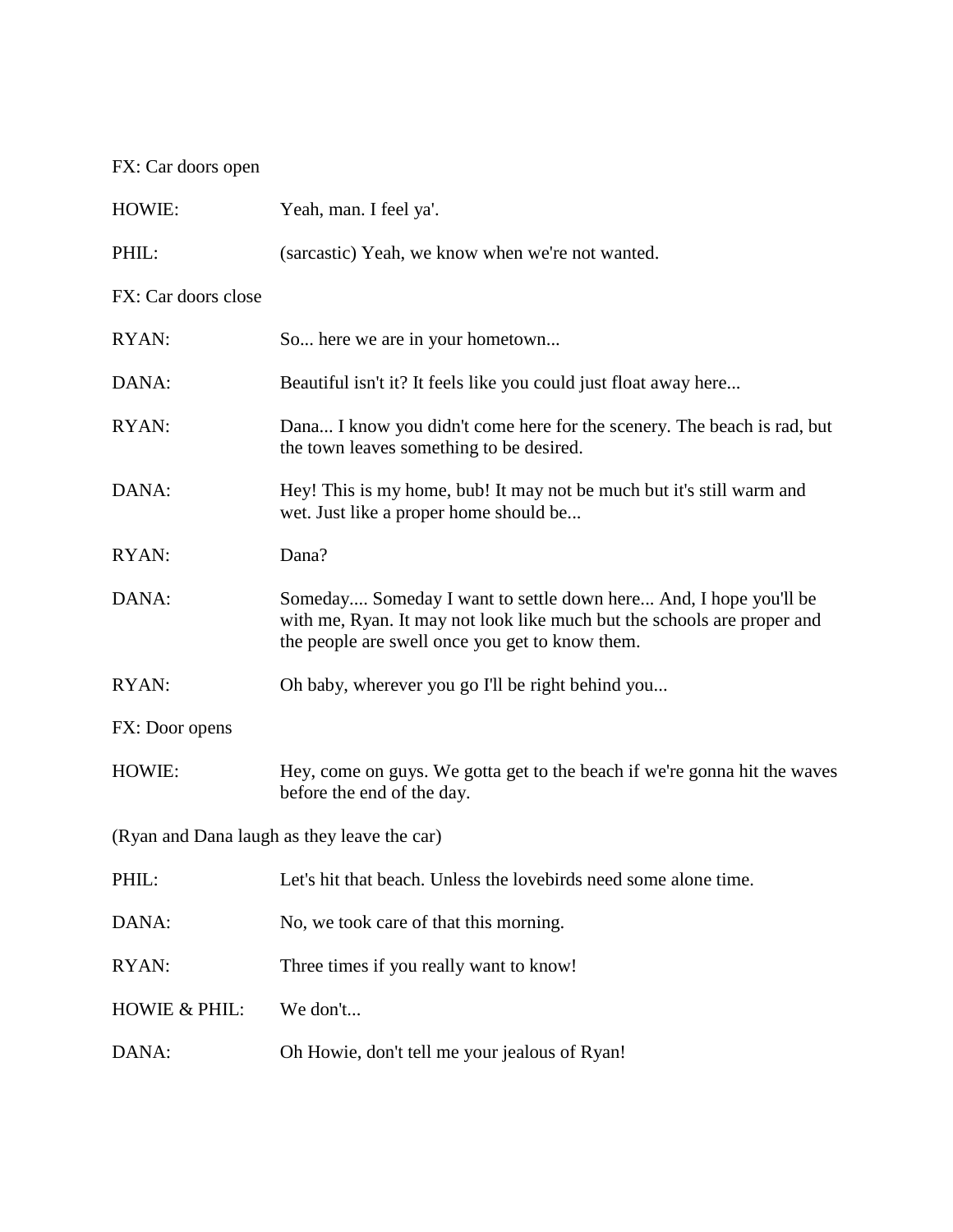HOWIE: No way, babe. There's only room for one lady in my life and she's out there waiting for me...

FX: Surfer music and waves crashing at a low volume

OLD MAN ALLEN: Hey! You kids be careful!!

PHIL: Buzz off, old man!

DANA: Yeah! We know what we're doing!

Interlude: Surfer music crescendos and plays for a few minutes to show the passage of time then fades out.

OLD MAN ALLEN: Alright kids! The sun's going down. Time to go home.

(The group complains as they splash out of the water.)

OLD MAN ALLEN: Hey, I don't want to hear it! This is for your own good. You don't want to see how this place gets after dark... You can come back tomorrow morning. I'll be here bright and early.

### **SCENE 2 INT. CABIN. EVENING**

(The group is heard entering their apartment and opening bottles and turning on the radio.)

RADIO DJ: -and in other news local fishermen have been reporting strange activity-

FX: The radio changes to surfer music

HOWIE: Hey bro, toss me one of those brewskis!

FX: A bottle is heard thrown and opened.

PHIL: Nothing like a nice beer after a day at the beach... You know... A man could just die out here... HOWIE: Speak for yourself, bro! PHIL: You know what I mean. The beach... the sun... the girls... This is paradise... DANA: Hey Ryan, can I talk to you outside for a minute?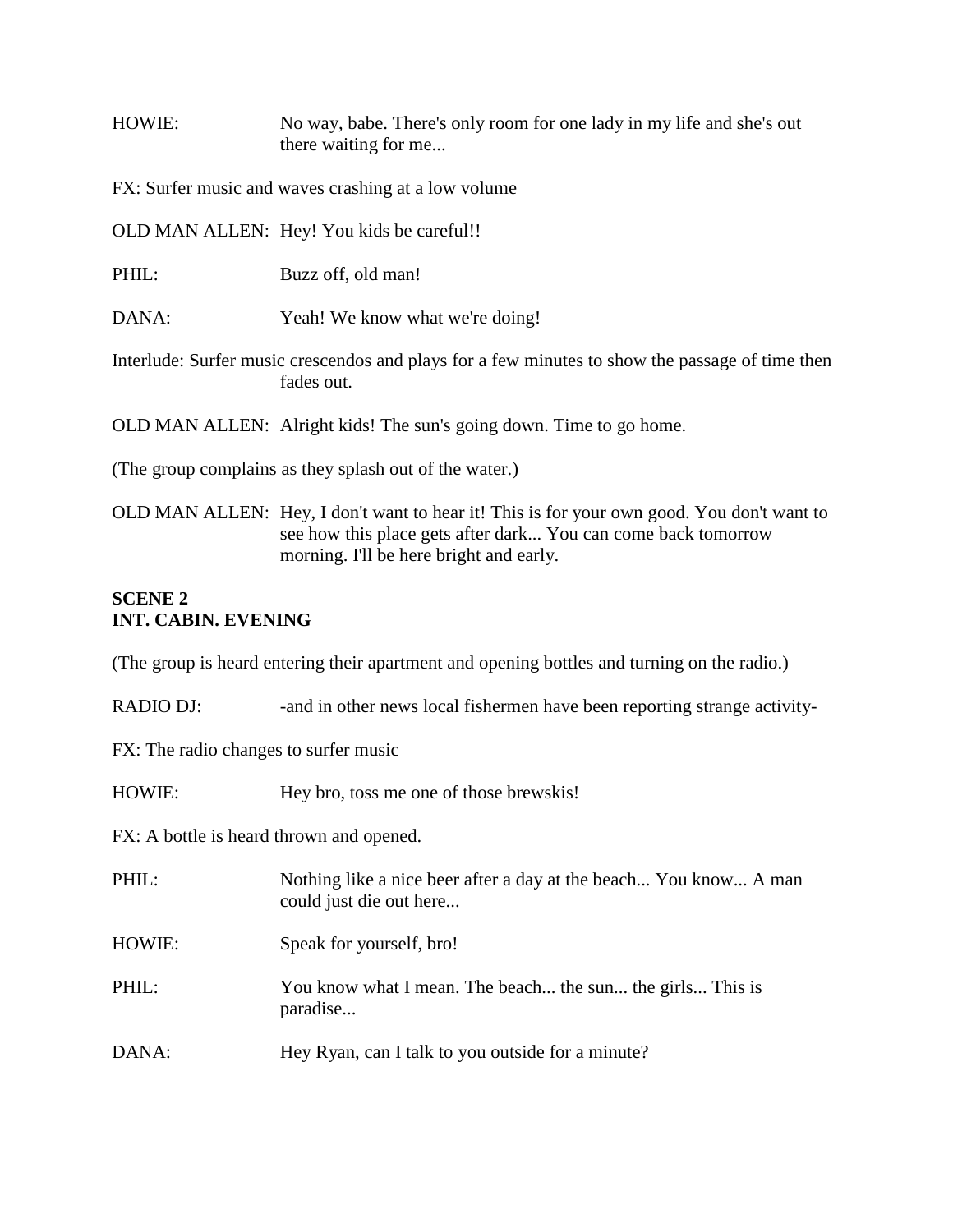| RYAN:                                                                  | Sure, babe.                                                                                                          |  |
|------------------------------------------------------------------------|----------------------------------------------------------------------------------------------------------------------|--|
|                                                                        | FX: They can be heard leaving. Outside crickets are chirping.                                                        |  |
| RYAN:                                                                  | What did you want to talk about?                                                                                     |  |
| DANA:                                                                  | Not here, honey. At the beach                                                                                        |  |
| FX: They can be heard walking and soon the waves are audibly crashing. |                                                                                                                      |  |
| RYAN:                                                                  | (whispering) We need to be careful in case Old Man Allen is around.                                                  |  |
| DANA:                                                                  | (also whispering obviously) Let's go into the water. We'll be harder to<br>spot.                                     |  |
| FX: Light splashing is heard.                                          |                                                                                                                      |  |
| RYAN:                                                                  | So what is it, babe? You've been acting kind of weird lately I'm worried<br>about you You've put on a few pounds too |  |
| DANA:                                                                  | Nothing's wrong It's justDo you love me Ryan?                                                                        |  |
| RYAN:                                                                  | Of course, babe. You know that.                                                                                      |  |
| DANA:                                                                  | No matter what?                                                                                                      |  |
| RYAN:                                                                  | Yeah.                                                                                                                |  |
| DANA:                                                                  | Say it.                                                                                                              |  |
| RYAN:                                                                  | What?                                                                                                                |  |
| DANA:                                                                  | I want to hear you say it.                                                                                           |  |
| RYAN:                                                                  | Okay. I love you Dana Agnus. No matter what, I will always love you.                                                 |  |
| DANA:                                                                  | Ryan I'm pregnant You're going to be a father                                                                        |  |
| RYAN:                                                                  | Dana Will you marry me?                                                                                              |  |
| DANA:                                                                  | Of course, Ryan. I love you and I want to raise a family with you<br>here in Innsmouth                               |  |
|                                                                        | OLD MAN ALLEN: Hey! Who is that out there!! You get out of that water right now!!!                                   |  |

DANA: (sighs) Just like Old Man Allen to ruin a perfectly romantic moment.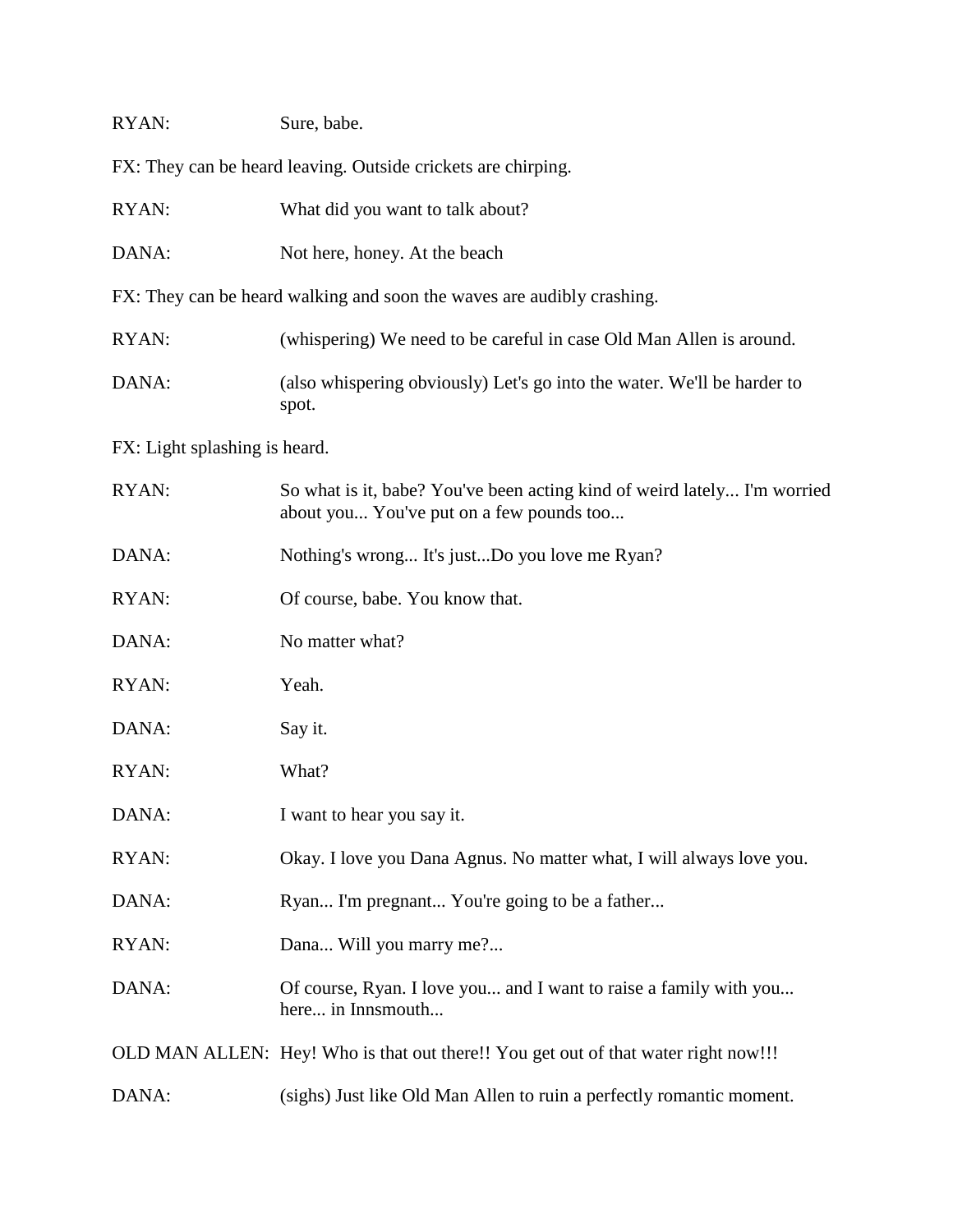RYAN: Hey, I got a swell idea. Let's teach that old man a lesson by tossing him in the water.

DANA: Now there's an idea!

FX: Splashing can be heard then a light scuffle.

OLD MAN ALLEN: (terrified) What are you kids doing!? STOP!! Not in there!!!

FX: A loud splash is heard.

DANA: (laughs) That'll teach you old man

FX: Splashing noises increase and soon Old Man Allen is screaming. Sickening screeching can be heard as he is torn apart

| RYAN:                                    | Oh my god what is that!?                                                                     |
|------------------------------------------|----------------------------------------------------------------------------------------------|
| DANA:                                    | They look like fish people! Baby, we need to get out of here!                                |
| RYAN:                                    | Let's get back to the apartment!                                                             |
| stop.                                    | FX: They are heard running. The screeching turns into a sick gurgling and fades but does not |
| DANA:                                    | There's so many of them! They're chasing us!                                                 |
| RYAN:                                    | Quick! Inside!                                                                               |
| FX: The door is slammed shut and locked. |                                                                                              |

| HOWIE: | What's wrong, bro?                                                                 |
|--------|------------------------------------------------------------------------------------|
| RYAN:  | There's something coming out of the water. They're some kind of fish<br>people!!   |
| DANA:  | They tore Old Man Allen apart!!! They chased us here! What are we going<br>to do!? |
| RYAN:  | We have to hide! Turn out the lights and hide!                                     |

FX: The gurgling grows louder as we can just barely hear Dana whimpering. Soon there is scratching at the walls and windows.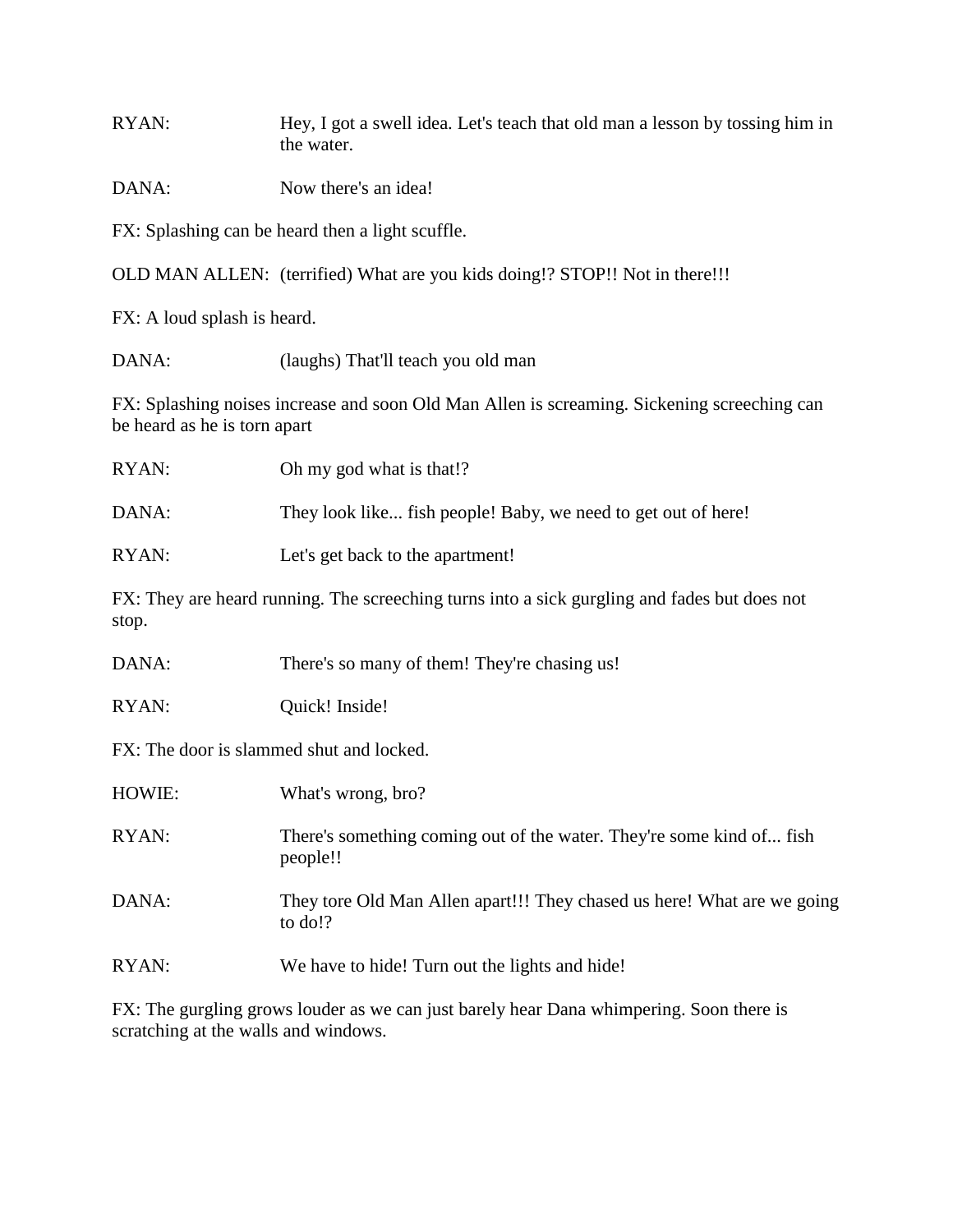| FISH PERSON #1: | (in a gurgling voice. Perhaps start with a growl of frustration.) She's not<br>here! They're gone! |
|-----------------|----------------------------------------------------------------------------------------------------|
| FISH PERSON #2: | She's in there somewhere                                                                           |
|                 | FISH PERSON #3: We need her!!! The birthing ritual must be done!!!                                 |
| FISH PERSON #2: | She can run, but she can't hide Dana Dana Dana                                                     |
|                 |                                                                                                    |

FX: They all begin to moan her name over and over. Her whimpering grows louder until it breaks into a terrified scream. A window shatters and clawing inside of the house can be heard.

RYAN: Ew! Their hands... They're so sharp and dirty...

FX: The sound a blade being drawn from a cabinet is heard.

PHIL: Take this!

FX: There is a slice and pained scream from one of the fish people

| PHIL:                                            | Good luck swimming with one arm!!!                                                                                                |
|--------------------------------------------------|-----------------------------------------------------------------------------------------------------------------------------------|
| RYAN:                                            | We gotta get to the car. It's our only chance!                                                                                    |
| HOWIE:                                           | There's no way we'd all make it                                                                                                   |
| RYAN:                                            | What are you talking about!?                                                                                                      |
| PHIL:                                            | He's right, Ryan There's no use in all of us getting killed                                                                       |
| HOWIE:                                           | We know about the baby, bro                                                                                                       |
| RYAN:                                            | We're not leaving without you!                                                                                                    |
| PHIL:                                            | It's not up for discussion. We'll run out and keep them distracted while you<br>two book it to the car Just name it after us, bro |
| HOWIE:                                           | And teach it how to surf well enough to make Uncle Howie proud.                                                                   |
| RYAN:                                            | I can't thank you guys enough                                                                                                     |
| PHIL:                                            | On three we go. One Two Three!                                                                                                    |
| FX: The door is opened and fighting can be heard |                                                                                                                                   |
| HOWIE:                                           | Back off you smelly nerds!!                                                                                                       |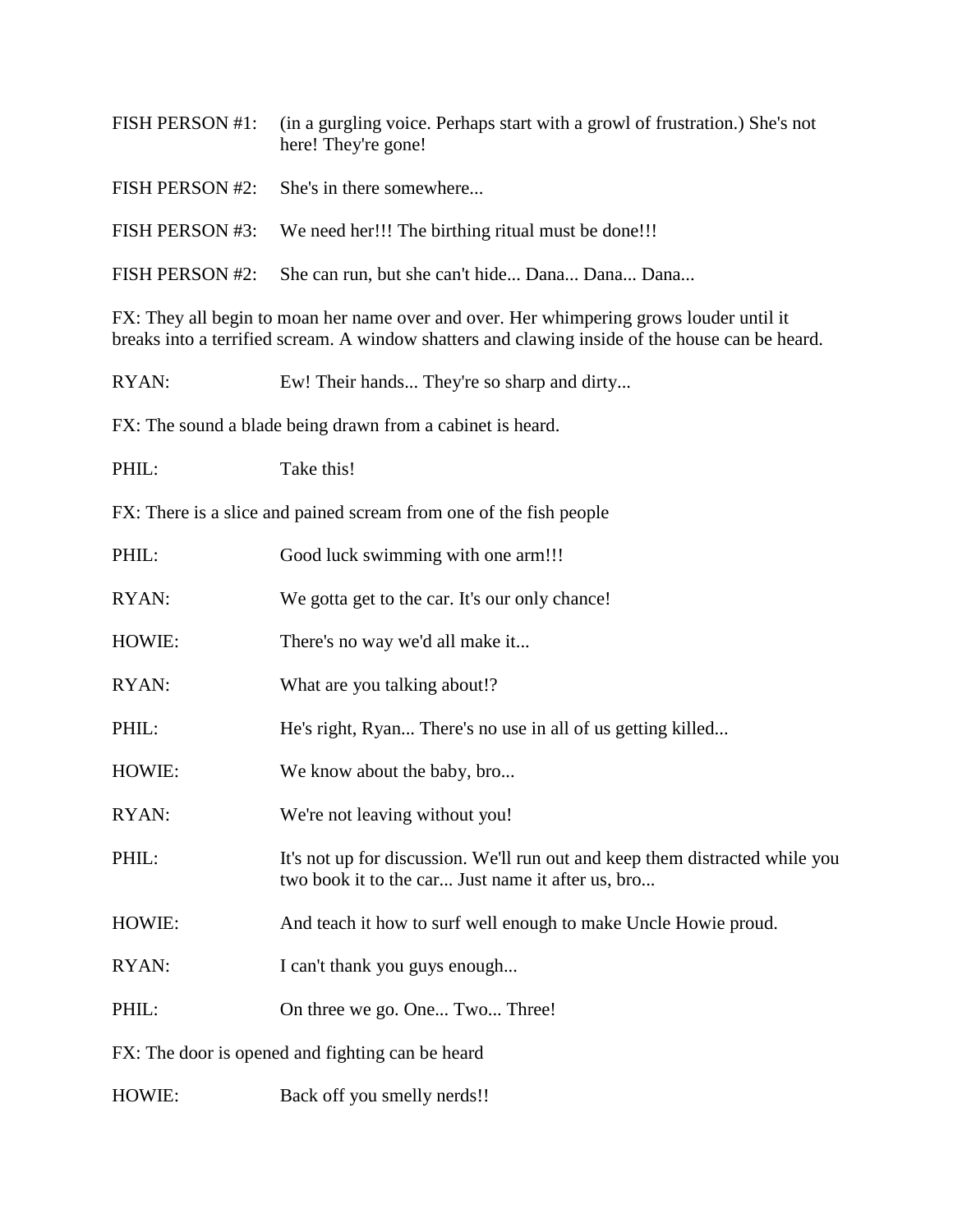PHIL: Do you fish-faces even lift!?

FX: The fighting fades slightly as the car doors slam shut. Ryan turns the key, but the engine refuses to start.

| RYAN:                                                                                                   | Come on Come on                                                                                    |  |
|---------------------------------------------------------------------------------------------------------|----------------------------------------------------------------------------------------------------|--|
| DANA:                                                                                                   | Hurry! They're coming!!                                                                            |  |
|                                                                                                         | FX: Glass breaks and Dana shrieks as she can be heard struggling.                                  |  |
| RYAN:                                                                                                   | NO!!                                                                                               |  |
|                                                                                                         | FISH PERSON #1: Leave land-walker!! Dana is ours now!!!                                            |  |
|                                                                                                         | FX: The fish people and Danas screams can be heard fading slightly                                 |  |
| RYAN:                                                                                                   | Oh god Oh god, what do I do!? I can't leave Dana my baby wait<br>water There's no fire underwater! |  |
|                                                                                                         | FX: The glove box is opened and shuffling can be heard                                             |  |
| RYAN:                                                                                                   | Where's that lighter!? Pay dirt! Now my shirt.                                                     |  |
| FX: Ripping fabric can be heard                                                                         |                                                                                                    |  |
| RYAN:                                                                                                   | Now I just need a branch                                                                           |  |
|                                                                                                         | FX: The door opens and Ryan can be heard shuffling through branches                                |  |
| RYAN:                                                                                                   | Perfect!                                                                                           |  |
| FX: The lighter is flipped and lit                                                                      |                                                                                                    |  |
| RYAN:                                                                                                   | Yeah there we go                                                                                   |  |
| FX: The flames can be heard growing. Ryan is heard walking as the screaming and gurgling<br>crescendos. |                                                                                                    |  |
| RYAN:                                                                                                   | Hey Put her down I said put her down!!                                                             |  |
| FX: The screaming stops as the gurgling turns into an angry hiss                                        |                                                                                                    |  |
| FISH PERSON #1:                                                                                         | What is this magic the land-walker wields?                                                         |  |
| FISH PERSON #2:                                                                                         | Do not be afraid brothersIt is a mere illusion!                                                    |  |
|                                                                                                         |                                                                                                    |  |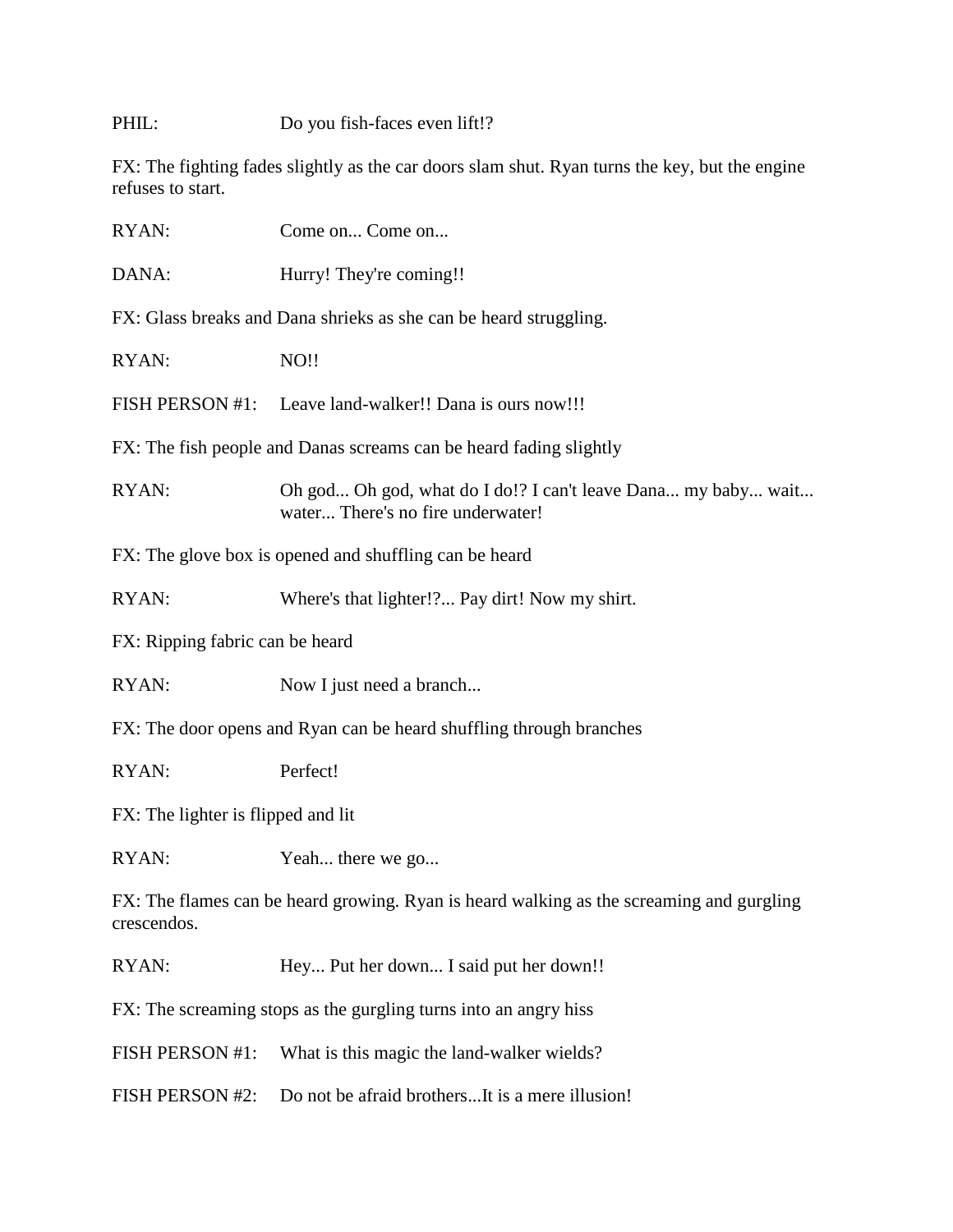| FISH PERSON $#2$ : (can be heard squealing as he is burned) |  |  |  |
|-------------------------------------------------------------|--|--|--|
|-------------------------------------------------------------|--|--|--|

RYAN: It's no illusion! Put her down or I'll burn every one of you mackeral-heads!

FX: The hissing grows angrier

| FISH PERSON #3: | Enough! She is yours, land-walker                                                    |
|-----------------|--------------------------------------------------------------------------------------|
| DANA:           | (whimpers and runs to Ryan)                                                          |
| DANA:           | Oh Ryan!!                                                                            |
| FISH PERSON #3: | Now leave with your prize, land-walker and do not return to the town of<br>Innsmouth |
| RYAN:           | Gladly, tuna-breath                                                                  |

FX: They are heard walking away as the fish people fade away. The doors are heard closing as Ryan starts the car.

| DANA: | Ryan                                                                                                                                         |
|-------|----------------------------------------------------------------------------------------------------------------------------------------------|
| RYAN: | Is the baby giving you trouble? Move the seat back, here.                                                                                    |
| DANA: | Thank you baby You were so brave back there                                                                                                  |
| RYAN: | I had to protect you and the baby                                                                                                            |
| DANA: | Babies                                                                                                                                       |
| RYAN: | What? Are you pregnant with twins?                                                                                                           |
| DANA: | I need to tell you something else- Oooh!! They're coming through! Our<br>beautiful spawn!                                                    |
| RYAN: | Already? What are you talking about?                                                                                                         |
|       | FX: A series of loud, fleshy cracking and tearing can be heard as Dana screams                                                               |
| DANA: | Ah! They wanted to separate me from you. They wanted to raise our<br>spawn in Innsmouth.                                                     |
| RYAN: | Oh god!! Your body! What are those!?                                                                                                         |
| DANA: | Your babies, Ryan They're your babies I never told you but I'm one of<br>the chosen brood mothers. They wanted me to be married off to breed |